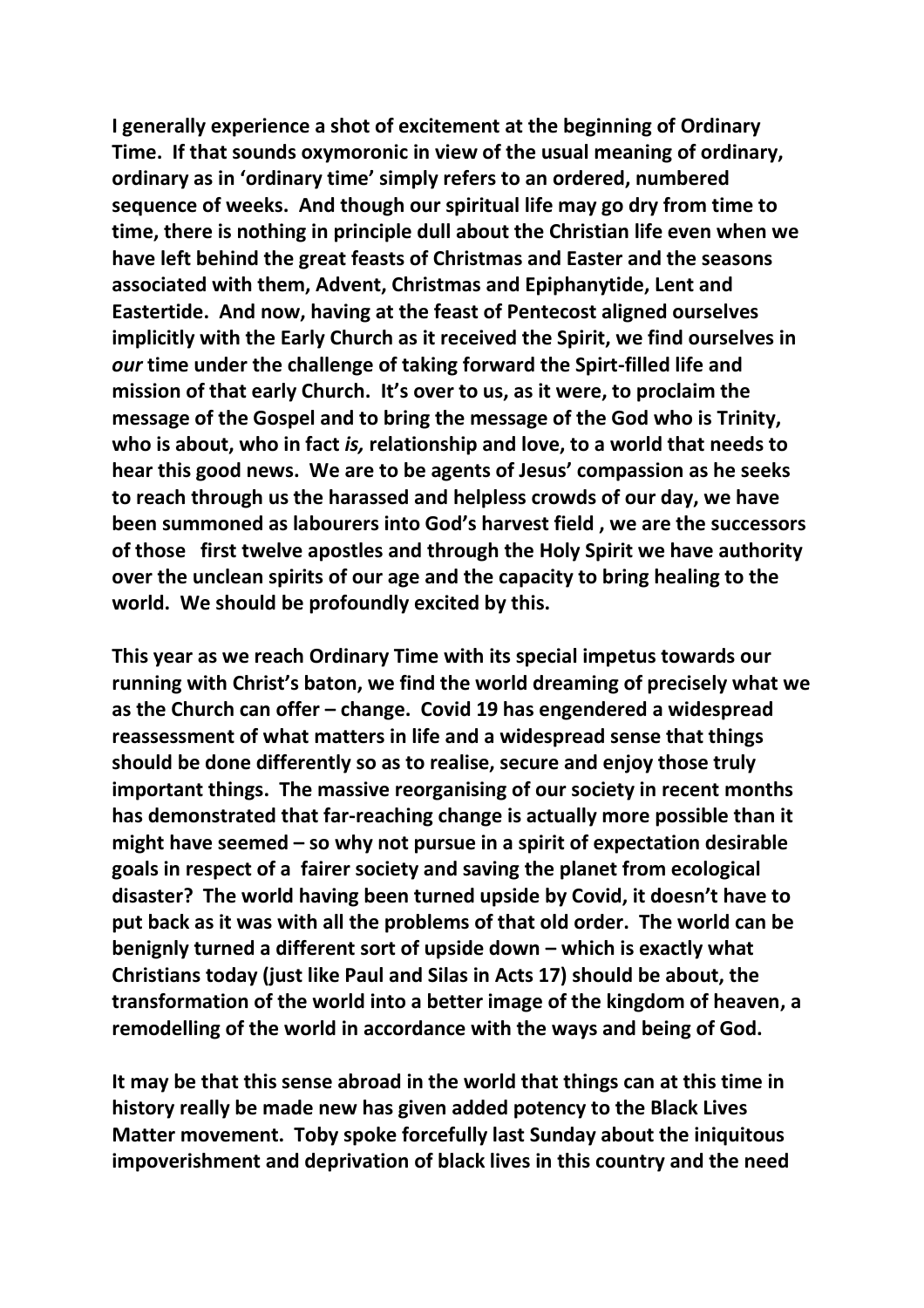**for us who are not black to speak out against systemic racism in case our silence should be perceived as mere moral emptiness. Silence, it may well be felt, is collusion in injustice. You may have seen on the Benefice website that the Ministry Team decided to make a statement – in fact, to join others in making a common statement: ' In case there is any doubt, this book (the Bible, that is) says, Black Lives Matter.' Yesterday most of the Ministry Team were able to attend the demonstration on Church Green. The high point symbolically was the crowd taking the knee for 8 minutes and 46 seconds, the time it took for George Floyd to die as a result of the knee pressed into his neck. Around this symbolic action, there were moving speeches and some pretty stern admonitions, fuelled by exasperation, by righteous anger, aimed at the mainly white crowd. I found myself applauding strongly the brief injunction from a white speaker that we who might think ourselves clear of racism should make sure to examine our own attitudes scrupulously. I am sure she was right to invite that introspection. Many of us have grown up in a society where racist attitudes and prejudice against other minority groupings were tolerated and we ourselves may have adopted these attitudes unthinkingly. We have the power to eradicate our prejudices but only if we inspect ourselves honestly.**

**It's arguable that Jesus had to work on his own prejudices, work on liberating himself from the racist assumptions of the society in which he grew up. In a way it's a bit odd to hold a bible and make the claim that there is no doubt this book says Black Lives Matter, when there is so much racism in the Bible. The entry of the people of Israel into the Holy Land is accompanied by severe ethnic cleansing understood as approved of by God. The very idea of a chosen people is racist, and particularly troubling when the implication of the idea is that Israel is more beloved of God than are other peoples. Jesus in our Gospel passage today tells his disciples to 'go nowhere among the Gentiles and enter no town among the Samaritans but go rather to the lost sheep of the house of Israel'. It is interesting to register that at no point in the Gospels is Jesus recorded as eating with Gentiles or entering a Gentile's house, though, of course, he does extend his healing power to non-Jews. By the end of the Gospel, though, Jesus is instructing his disciples to 'Go…. and make disciples of all nations.' Now Jesus' initially keeping himself and his mission at arm's length from Gentiles and Samaritans might be understood as a strategic decision to do with creating a thoroughly godly Israel that can then enter into its destiny of drawing all peoples to worship the one true God and perhaps Jesus' resurrection enacted among the Jews is in itself that which will draw all peoples to the God of the people of Israel. Or perhaps**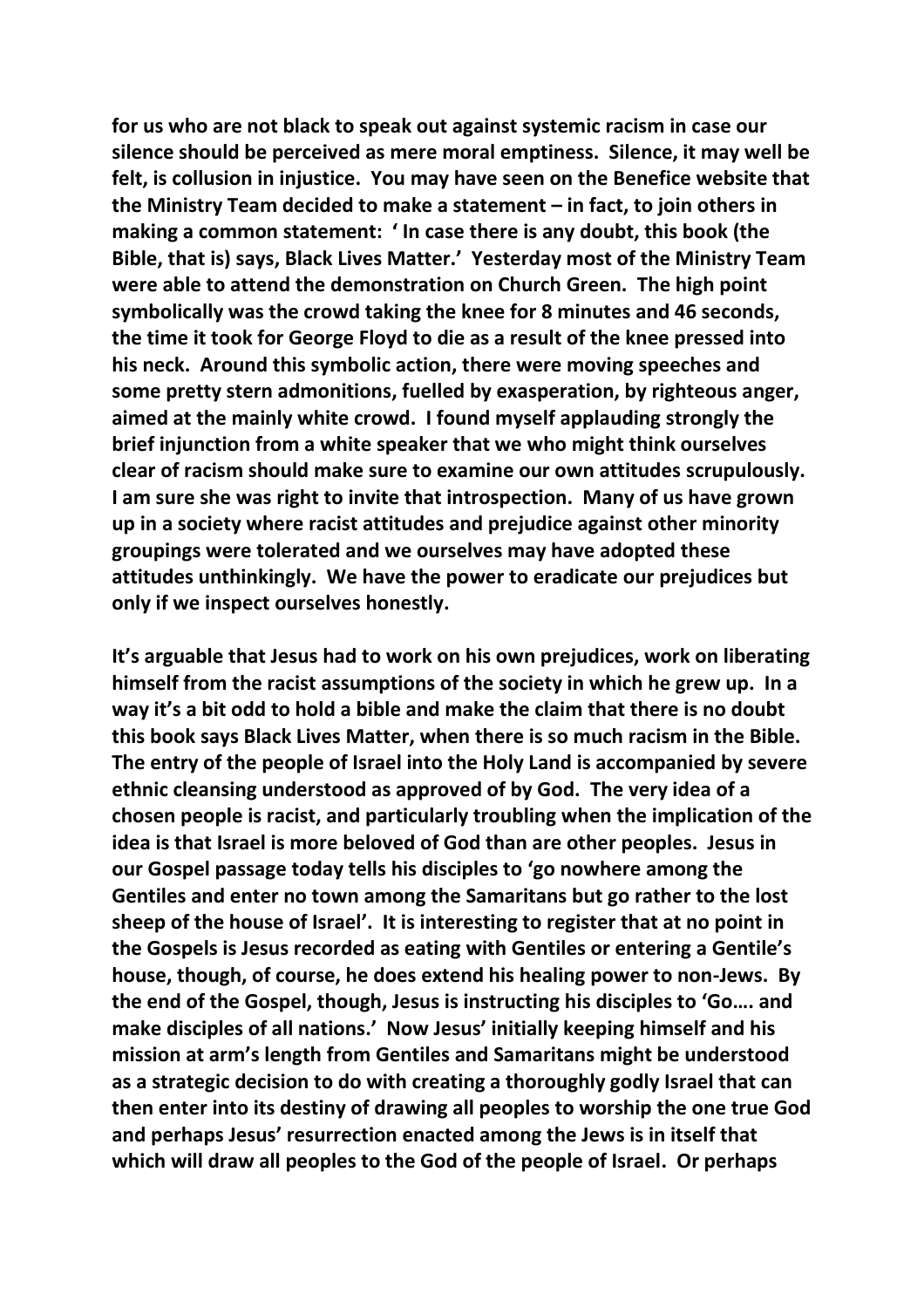**Jesus really had his mind changed, as the encounter with the Syro-Phoenician woman in Mark's gospel (in Matthew it is Canaanite woman) seems to indicate. Jesus initially refuses the woman's request to heal her daughter saying he has been sent only to the lost sheep of the house of Israel, only eventually to perform the healing – which implies that he was wrong about the extent of his mission.** 

**You can explain this story in other ways so as to save Jesus from realising something new, realising that he had got something wrong – but why should one do that? If Jesus has entered the limitation of the human condition so far as to take our flesh and accept our mortality might he not also reasonably be understood to have accepted the limiting process of cultural formation which he then has to learn his way out of? In this he would be a model for us.**

**If Jesus is shaped by his culture, he is also under the leading of the Spirit and the Spirit leads him into the truth, just as we ,culturally conditioned as we are, are nevertheless led by the Spirit into new understanding. At this moment in time, I'd suggest that we in the Church and others are feeling a movement of the Spirit drawing us powerfully into new truth and so into the shaping of a new social and economic order. We may also be feeling a fear that we shall fail to submit ourselves properly to this drawing as the temptation to recover the way things used to be pre-Covid exerts its power upon us. Prayer to the Spirit to keep us open to learning, to learning about ourselves and our prejudices, about our complicity with systems in the world that are ranged against the coming of God's kingdom, to learning new facts in history, in science (I am thinking about the environment here) – such prayer will help us to submit to the Spirit's drawing. But there is also a prayer to be derived from Jesus' emotional attitude as he looks on the harassed and helpless crowds. Our translation talks of Jesus' compassion, others of his pity but these concepts may not represent the intensity of the original Greek – they are a little calm and smooth, perhaps. Esplanchnisthe is the word and it has to do with the bowels, the innards, the viscera. My colleague Joanna to whom this sermon owes a lot proposes the translation gutted. I think we should pray to be viscerally affected, gutted, by the world's suffering, the way people are harassed and helpless – the Greek translated 'harassed' here is probably better represented as 'torn asunder' or 'mangled'. An aloof pity is not what is required but something felt strongly in the gut - a component of which might well be a certain anger. If we can allow the Spirit to keep us sufficiently moved, gutted, angry, as well as open**